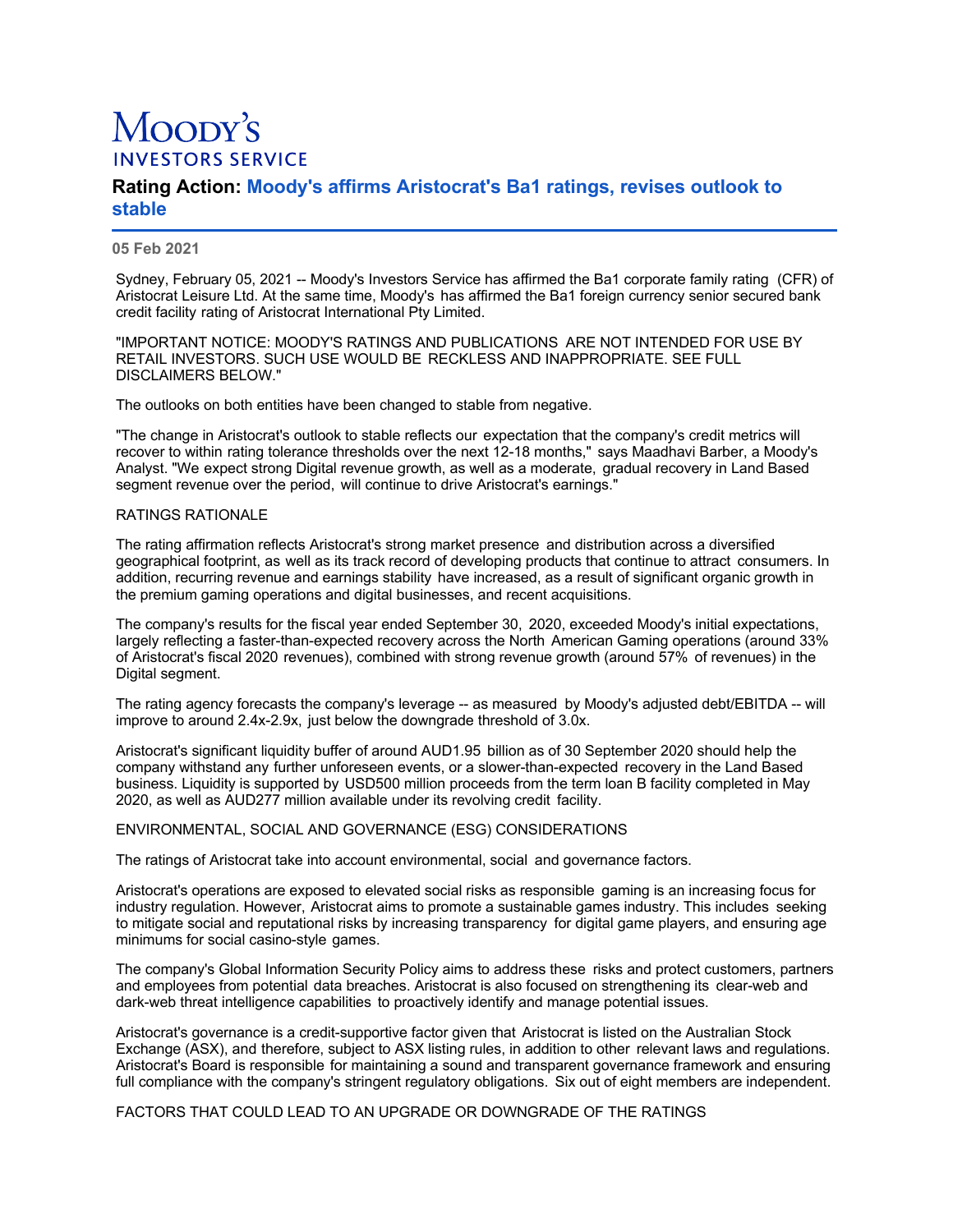Moody's could upgrade the rating if the company commits to a financial policy in line with an investment-grade rating, which would include maintaining adjusted debt/EBITDA below 2.0x on a sustained basis. An upgrade to investment grade would also require Aristocrat transitioning to a fully unsecured capital structure.

The ratings could be downgraded if there is a further deterioration in operating conditions or the company pursues major acquisitions, which cause leverage to increase and/or liquidity weakening to levels below our expectations for the rating. Specifically, adjusted debt/EBITDA sustained above 3.0x would likely lead to a downgrade.

The principal methodology used in these ratings was Business and Consumer Service Industry published in [October 2016 and available at https://www.moodys.com/researchdocumentcontentpage.aspx?](https://www.moodys.com/researchdocumentcontentpage.aspx?docid=PBC_1037985) docid=PBC\_1037985. Alternatively, please see the Rating Methodologies page on www.moodys.com for a copy of this methodology.

#### COMPANY PROFILE

Aristocrat Leisure Ltd is a leading gaming provider and games publisher, with more than 6,400 employees located in offices around the world. Aristocrat offers a diverse range of products and services including electronic gaming machines, casino management systems and digital social games. The company's landbased products are approved for use in more than 300 licensed jurisdictions and available in over 80 countries.

#### REGULATORY DISCLOSURES

For further specification of Moody's key rating assumptions and sensitivity analysis, see the sections Methodology Assumptions and Sensitivity to Assumptions in the disclosure form. Moody's Rating Symbols and [Definitions can be found at: https://www.moodys.com/researchdocumentcontentpage.aspx?](https://www.moodys.com/researchdocumentcontentpage.aspx?docid=PBC_79004) docid=PBC\_79004.

For ratings issued on a program, series, category/class of debt or security this announcement provides certain regulatory disclosures in relation to each rating of a subsequently issued bond or note of the same series, category/class of debt, security or pursuant to a program for which the ratings are derived exclusively from existing ratings in accordance with Moody's rating practices. For ratings issued on a support provider, this announcement provides certain regulatory disclosures in relation to the credit rating action on the support provider and in relation to each particular credit rating action for securities that derive their credit ratings from the support provider's credit rating. For provisional ratings, this announcement provides certain regulatory disclosures in relation to the provisional rating assigned, and in relation to a definitive rating that may be assigned subsequent to the final issuance of the debt, in each case where the transaction structure and terms have not changed prior to the assignment of the definitive rating in a manner that would have affected the rating. For further information please see the ratings tab on the issuer/entity page for the respective issuer on www.moodys.com.

For any affected securities or rated entities receiving direct credit support from the primary entity(ies) of this credit rating action, and whose ratings may change as a result of this credit rating action, the associated regulatory disclosures will be those of the guarantor entity. Exceptions to this approach exist for the following disclosures, if applicable to jurisdiction: Ancillary Services, Disclosure to rated entity, Disclosure from rated entity.

The ratings have been disclosed to the rated entity or its designated agent(s) and issued with no amendment resulting from that disclosure.

These ratings are solicited. Please refer to Moody's Policy for Designating and Assigning Unsolicited Credit Ratings available on its website www.moodys.com.

Regulatory disclosures contained in this press release apply to the credit rating and, if applicable, the related rating outlook or rating review.

Moody's general principles for assessing environmental, social and governance (ESG) risks in our credit analysis can be found at [https://www.moodys.com/researchdocumentcontentpage.aspx?docid=PBC\\_1243406](https://www.moodys.com/researchdocumentcontentpage.aspx?docid=PBC_1243406).

The Global Scale Credit Rating on this Credit Rating Announcement was issued by one of Moody's affiliates outside the EU and is endorsed by Moody's Deutschland GmbH, An der Welle 5, Frankfurt am Main 60322,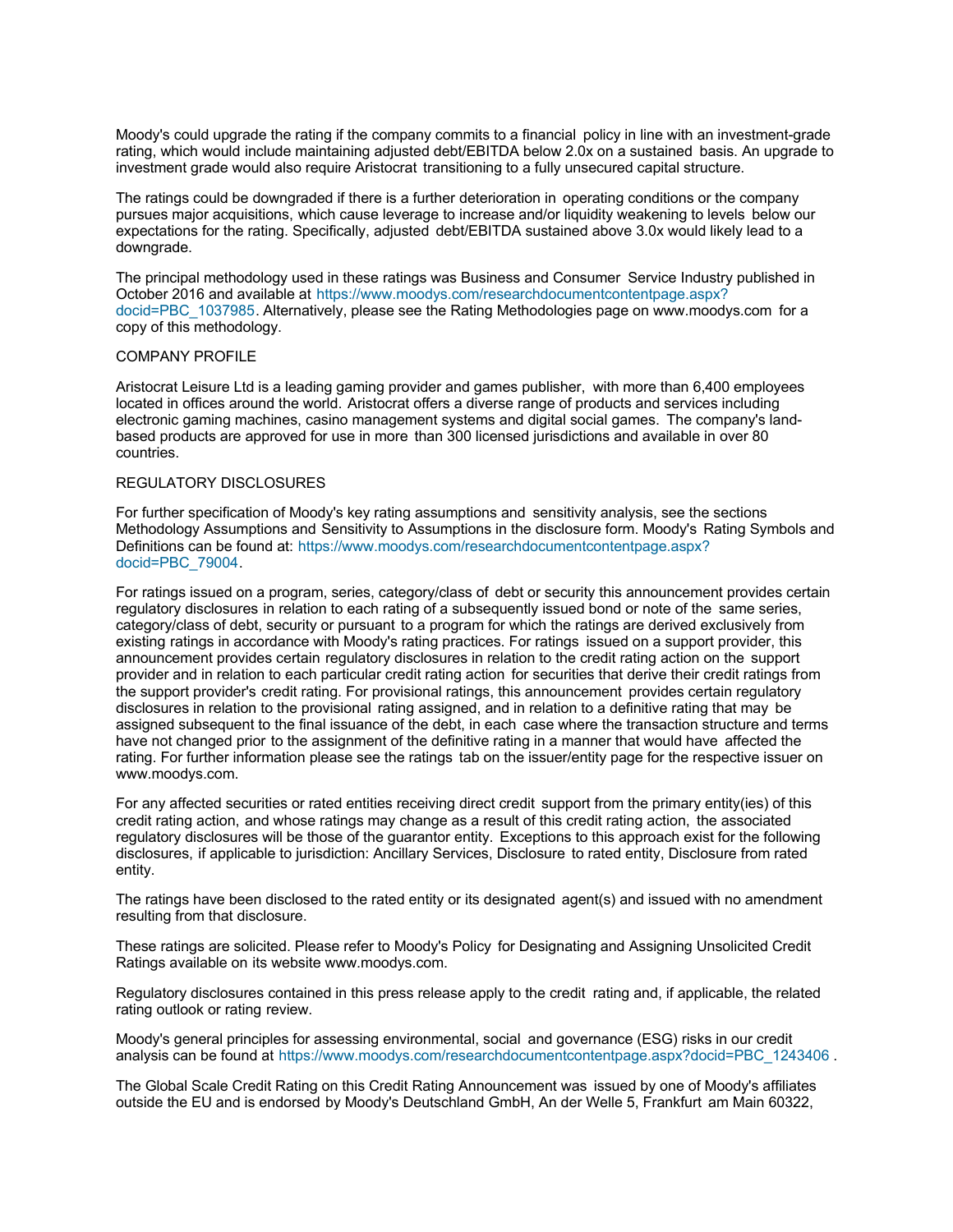Germany, in accordance with Art.4 paragraph 3 of the Regulation (EC) No 1060/2009 on Credit Rating Agencies. Further information on the EU endorsement status and on the Moody's office that issued the credit rating is available on www.moodys.com.

The Global Scale Credit Rating on this Credit Rating Announcement was issued by one of Moody's affiliates outside the UK and is endorsed by Moody's Investors Service Limited, One Canada Square, Canary Wharf, London E14 5FA under the law applicable to credit rating agencies in the UK. Further information on the UK endorsement status and on the Moody's office that issued the credit rating is available on www.moodys.com.

Please see www.moodys.com for any updates on changes to the lead rating analyst and to the Moody's legal entity that has issued the rating.

Please see the ratings tab on the issuer/entity page on www.moodys.com for additional regulatory disclosures for each credit rating.

Maadhavi Barber Analyst Corporate Finance Group Moody's Investors Service Pty. Ltd. Level 10 1 O'Connell Street Sydney NSW 2000 Australia JOURNALISTS: 61 2 9270 8141 Client Service: 852 3551 3077

Patrick Winsbury Associate Managing Director Corporate Finance Group JOURNALISTS: 61 2 9270 8141 Client Service: 852 3551 3077

Releasing Office: Moody's Investors Service Pty. Ltd. Level 10 1 O'Connell Street Sydney NSW 2000 Australia JOURNALISTS: 61 2 9270 8141 Client Service: 852 3551 3077



© 2021 Moody's Corporation, Moody's Investors Service, Inc., Moody's Analytics, Inc. and/or their licensors and affiliates (collectively, "MOODY'S"). All rights reserved.

**CREDIT RATINGS ISSUED BY MOODY'S CREDIT RATINGS AFFILIATES ARE THEIR CURRENT OPINIONS OF THE RELATIVE FUTURE CREDIT RISK OF ENTITIES, CREDIT COMMITMENTS, OR DEBT OR DEBT-LIKE SECURITIES, AND MATERIALS, PRODUCTS, SERVICES AND INFORMATION PUBLISHED BY MOODY'S (COLLECTIVELY, "PUBLICATIONS") MAY INCLUDE SUCH CURRENT OPINIONS. MOODY'S DEFINES CREDIT RISK AS THE RISK THAT AN ENTITY MAY NOT MEET ITS CONTRACTUAL FINANCIAL OBLIGATIONS AS THEY COME DUE AND ANY ESTIMATED FINANCIAL LOSS IN THE EVENT OF DEFAULT OR IMPAIRMENT. SEE APPLICABLE MOODY'S RATING SYMBOLS AND DEFINITIONS PUBLICATION FOR INFORMATION ON THE TYPES OF CONTRACTUAL FINANCIAL OBLIGATIONS ADDRESSED BY MOODY'S CREDIT RATINGS. CREDIT RATINGS DO NOT ADDRESS ANY OTHER RISK, INCLUDING BUT NOT LIMITED TO: LIQUIDITY RISK, MARKET VALUE RISK, OR PRICE VOLATILITY. CREDIT RATINGS, NON-CREDIT ASSESSMENTS ("ASSESSMENTS"), AND OTHER OPINIONS INCLUDED IN MOODY'S PUBLICATIONS ARE NOT STATEMENTS OF CURRENT OR HISTORICAL FACT.**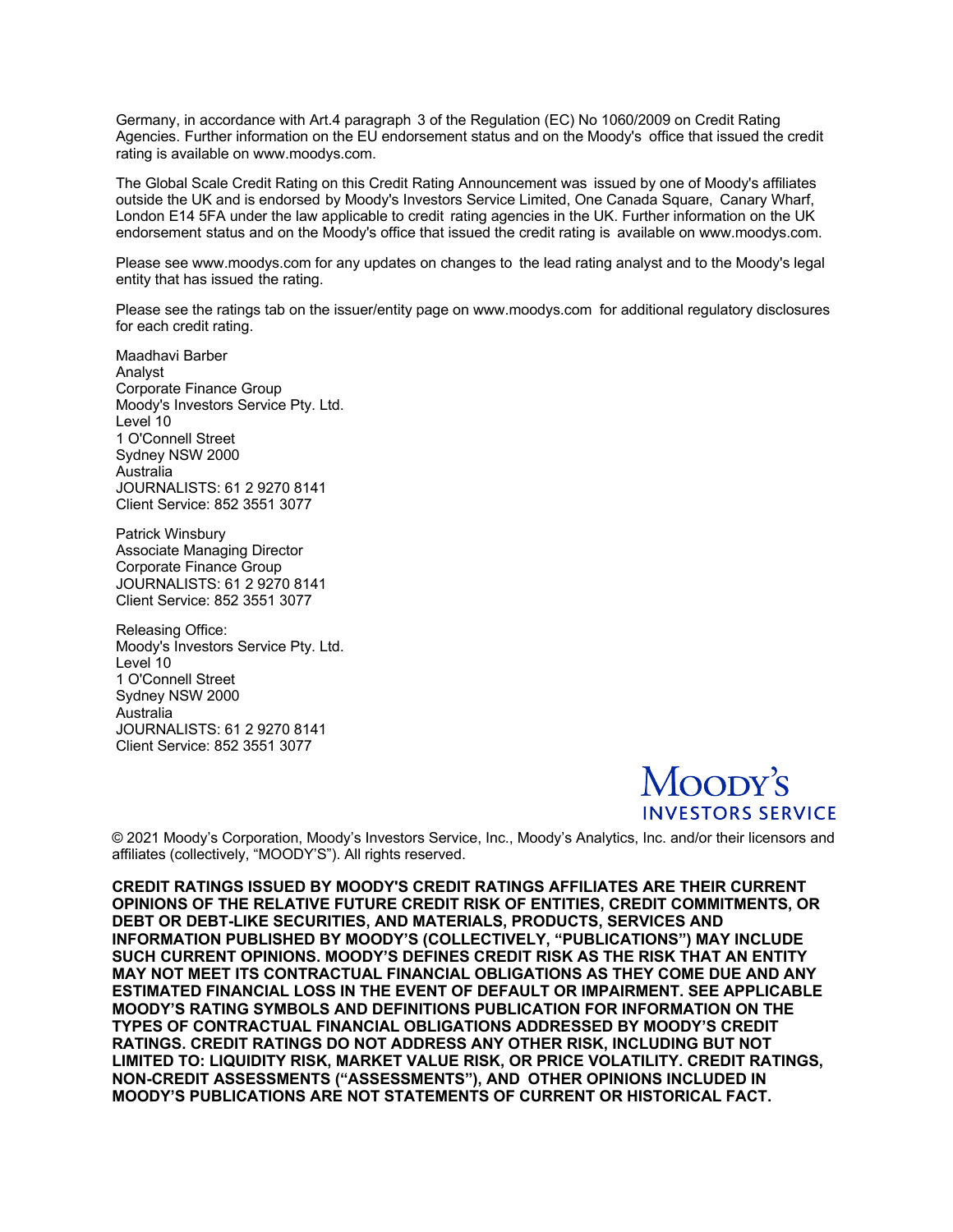**MOODY'S PUBLICATIONS MAY ALSO INCLUDE QUANTITATIVE MODEL-BASED ESTIMATES OF CREDIT RISK AND RELATED OPINIONS OR COMMENTARY PUBLISHED BY MOODY'S ANALYTICS, INC. AND/OR ITS AFFILIATES. MOODY'S CREDIT RATINGS, ASSESSMENTS, OTHER OPINIONS AND PUBLICATIONS DO NOT CONSTITUTE OR PROVIDE INVESTMENT OR FINANCIAL ADVICE, AND MOODY'S CREDIT RATINGS, ASSESSMENTS, OTHER OPINIONS AND PUBLICATIONS ARE NOT AND DO NOT PROVIDE RECOMMENDATIONS TO PURCHASE, SELL, OR HOLD PARTICULAR SECURITIES. MOODY'S CREDIT RATINGS, ASSESSMENTS, OTHER OPINIONS AND PUBLICATIONS DO NOT COMMENT ON THE SUITABILITY OF AN INVESTMENT FOR ANY PARTICULAR INVESTOR. MOODY'S ISSUES ITS CREDIT RATINGS, ASSESSMENTS AND OTHER OPINIONS AND PUBLISHES ITS PUBLICATIONS WITH THE EXPECTATION AND UNDERSTANDING THAT EACH INVESTOR WILL, WITH DUE CARE, MAKE ITS OWN STUDY AND EVALUATION OF EACH SECURITY THAT IS UNDER CONSIDERATION FOR PURCHASE, HOLDING, OR SALE.** 

MOODY'S CREDIT RATINGS, ASSESSMENTS, OTHER OPINIONS, AND PUBLICATIONS ARE NOT INTENDED FOR USE BY RETAIL INVESTORS AND IT WOULD BE RECKLESS AND INAPPROPRIATE FOR RETAIL INVESTORS TO USE MOODY'S CREDIT RATINGS, ASSESSMENTS, OTHER OPINIONS OR PUBLICATIONS WHEN MAKING AN INVESTMENT DECISION. IF IN DOUBT YOU SHOULD CONTACT YOUR FINANCIAL OR OTHER PROFESSIONAL ADVISER.

ALL INFORMATION CONTAINED HEREIN IS PROTECTED BY LAW, INCLUDING BUT NOT LIMITED TO, COPYRIGHT LAW, AND NONE OF SUCH INFORMATION MAY BE COPIED OR OTHERWISE REPRODUCED, REPACKAGED, FURTHER TRANSMITTED, TRANSFERRED, DISSEMINATED, REDISTRIBUTED OR RESOLD, OR STORED FOR SUBSEQUENT USE FOR ANY SUCH PURPOSE, IN WHOLE OR IN PART, IN ANY FORM OR MANNER OR BY ANY MEANS WHATSOEVER, BY ANY PERSON WITHOUT MOODY'S PRIOR WRITTEN CONSENT.

MOODY'S CREDIT RATINGS, ASSESSMENTS, OTHER OPINIONS AND PUBLICATIONS ARE NOT INTENDED FOR USE BY ANY PERSON AS A BENCHMARK AS THAT TERM IS DEFINED FOR REGULATORY PURPOSES AND MUST NOT BE USED IN ANY WAY THAT COULD RESULT IN THEM BEING CONSIDERED A BENCHMARK.

All information contained herein is obtained by MOODY'S from sources believed by it to be accurate and reliable. Because of the possibility of human or mechanical error as well as other factors, however, all information contained herein is provided "AS IS" without warranty of any kind. MOODY'S adopts all necessary measures so that the information it uses in assigning a credit rating is of sufficient quality and from sources MOODY'S considers to be reliable including, when appropriate, independent third-party sources. However, MOODY'S is not an auditor and cannot in every instance independently verify or validate information received in the rating process or in preparing its Publications.

To the extent permitted by law, MOODY'S and its directors, officers, employees, agents, representatives, licensors and suppliers disclaim liability to any person or entity for any indirect, special, consequential, or incidental losses or damages whatsoever arising from or in connection with the information contained herein or the use of or inability to use any such information, even if MOODY'S or any of its directors, officers, employees, agents, representatives, licensors or suppliers is advised in advance of the possibility of such losses or damages, including but not limited to: (a) any loss of present or prospective profits or (b) any loss or damage arising where the relevant financial instrument is not the subject of a particular credit rating assigned by MOODY'S.

To the extent permitted by law, MOODY'S and its directors, officers, employees, agents, representatives, licensors and suppliers disclaim liability for any direct or compensatory losses or damages caused to any person or entity, including but not limited to by any negligence (but excluding fraud, willful misconduct or any other type of liability that, for the avoidance of doubt, by law cannot be excluded) on the part of, or any contingency within or beyond the control of, MOODY'S or any of its directors, officers, employees, agents, representatives, licensors or suppliers, arising from or in connection with the information contained herein or the use of or inability to use any such information.

NO WARRANTY, EXPRESS OR IMPLIED, AS TO THE ACCURACY, TIMELINESS, COMPLETENESS, MERCHANTABILITY OR FITNESS FOR ANY PARTICULAR PURPOSE OF ANY CREDIT RATING, ASSESSMENT, OTHER OPINION OR INFORMATION IS GIVEN OR MADE BY MOODY'S IN ANY FORM OR